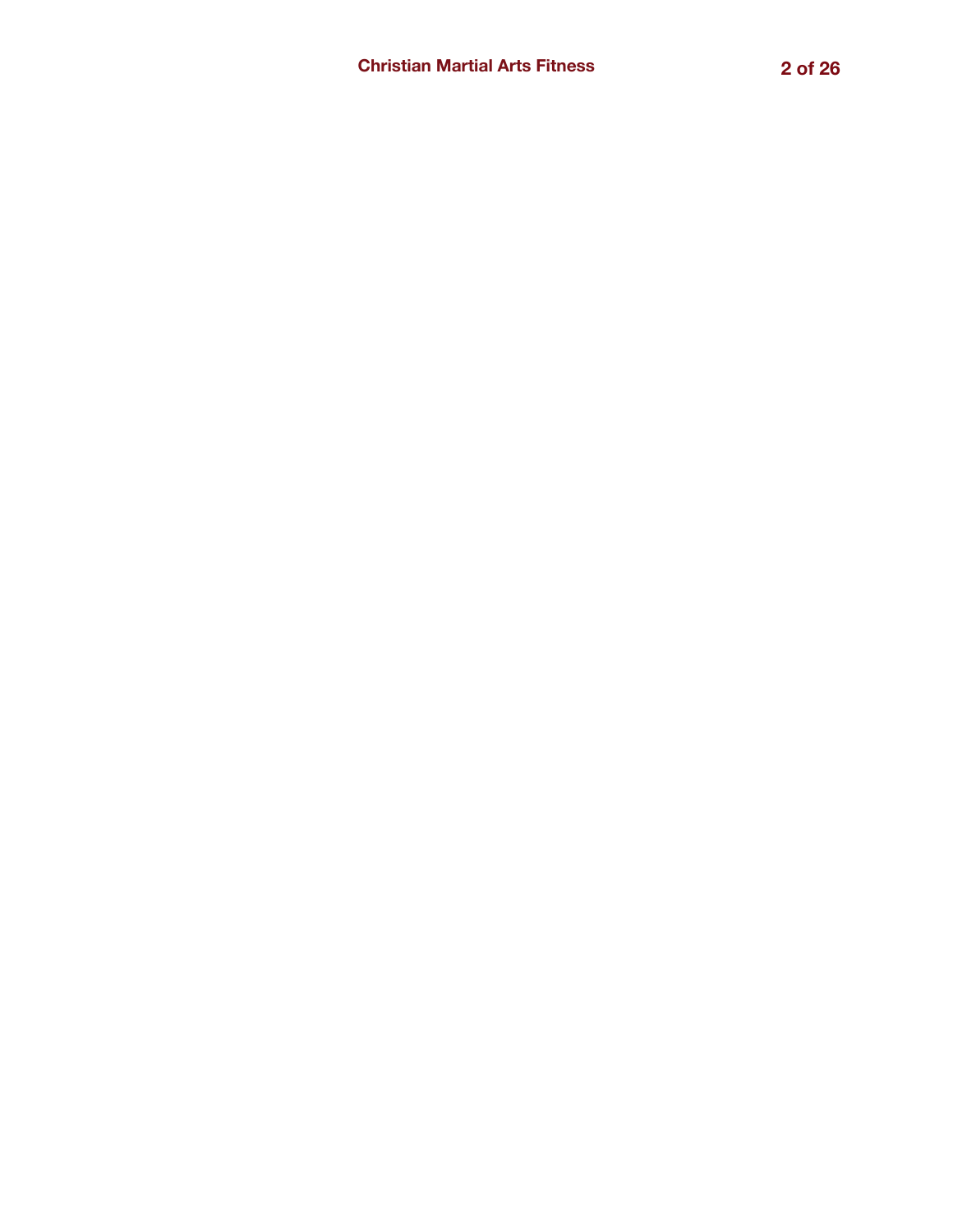# Martial Arts Fitness

Martial Arts Fitness is known around the world as one of the best fitness systems for men and women, boys and girls. Martial arts systems include many rules for training and defending.

The Apostle Paul was familiar with the rules of martial and athletic training and wrote this almost 2,000 years ago –

*"No one engaged in warfare entangles himself with the affairs of this life, that he may please him who enlisted him as a soldier. And also if anyone competes in athletics, he is not crowned unless he competes according to the rules." 2 Timothy 2:4-5*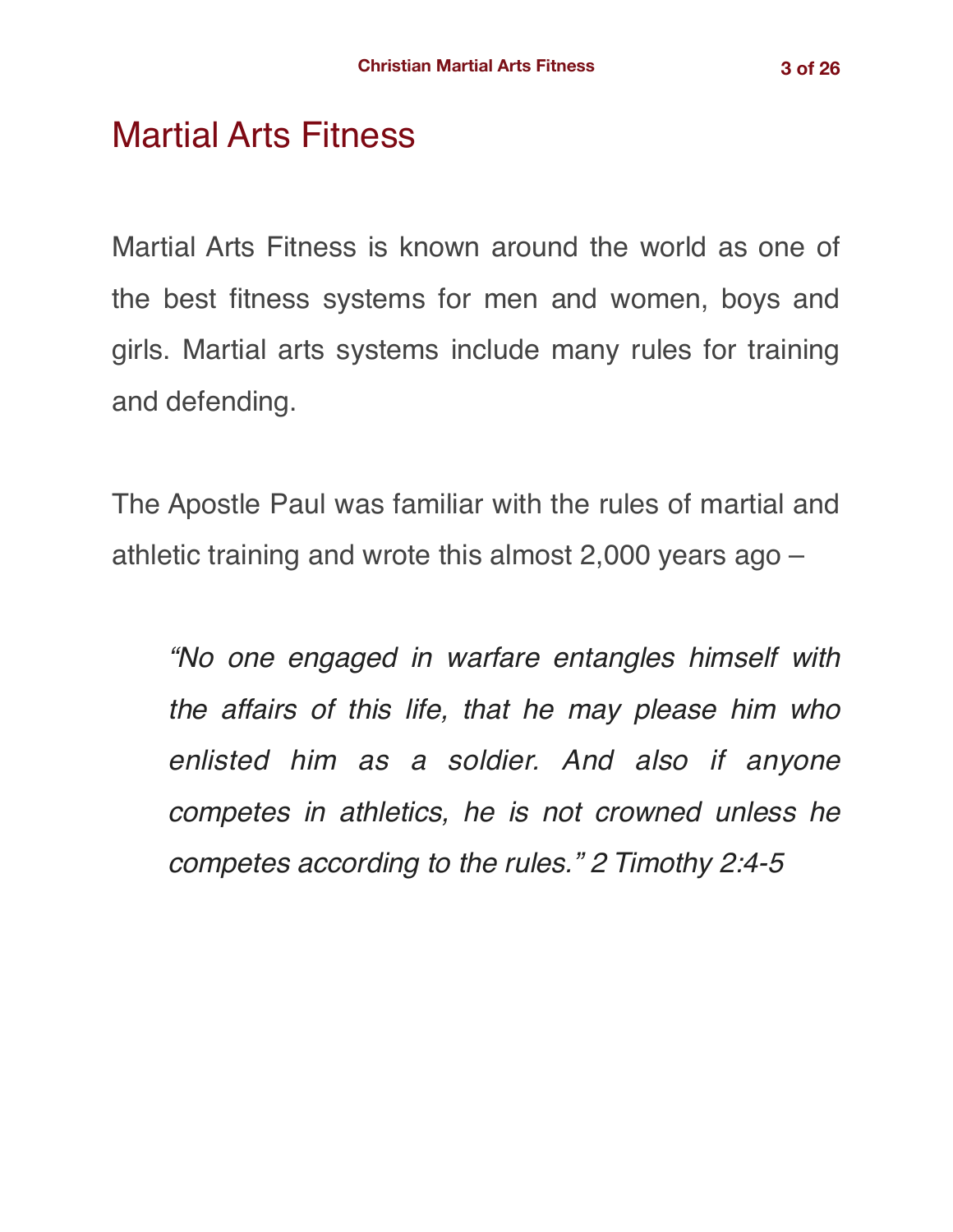Christian Martial Arts Fitness is specific to the truth of Christianity and the excellence of martial arts training. With both in mind we offer this special series for your consideration.

*Rule 1: "And you shall love the Lord your God with all your heart, with all your soul, with all your mind, and with all your strength.' This is the first commandment." Mark 12:30 Rule 2: "And the second, like it, is this: 'You shall love your neighbor as yourself.' There is no other commandment greater than these." Mark 12:31*

How do spiritual rules fit into physical goals – like fitness?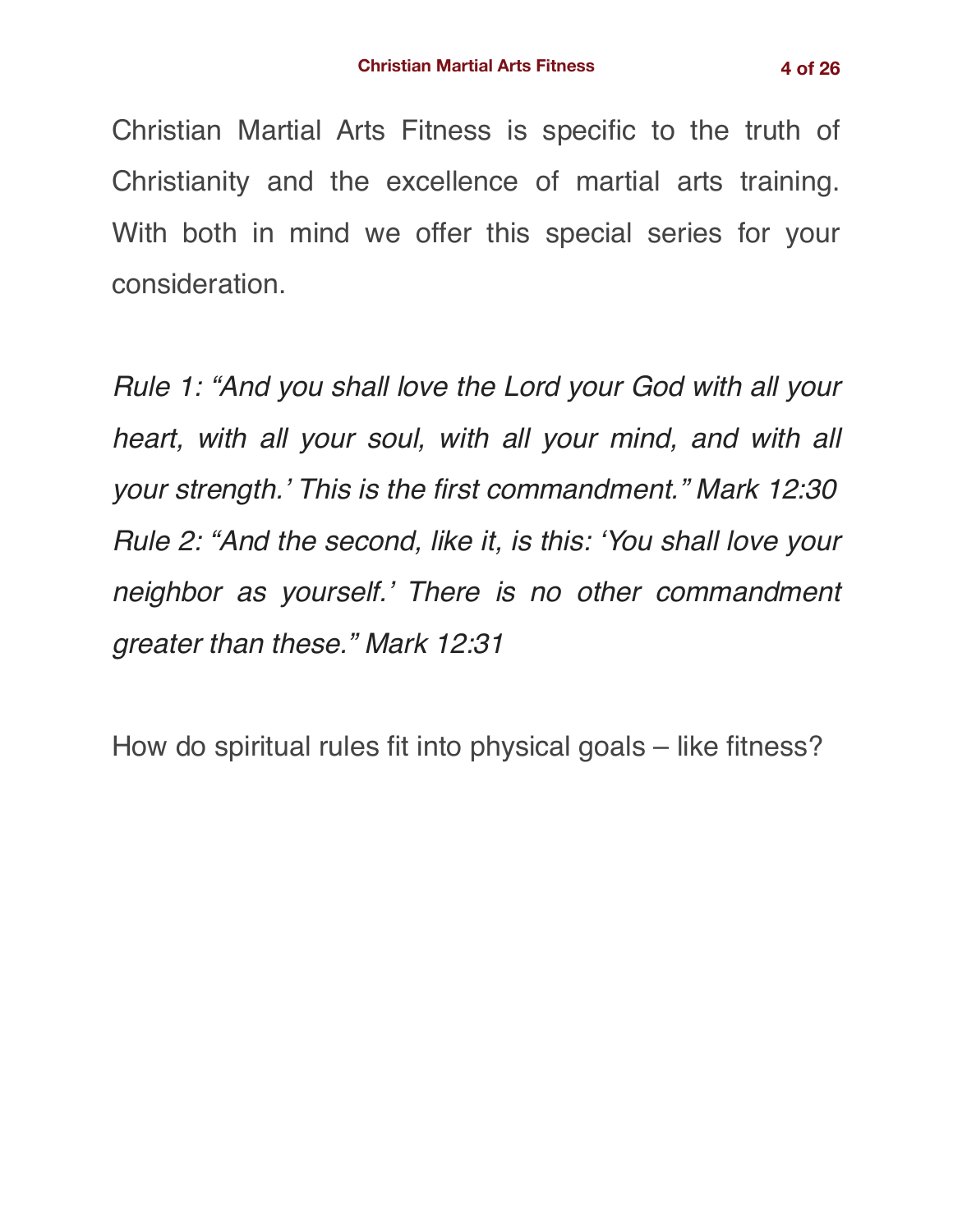Our fitness efforts are in five basic areas:

- 1. Fitness of heart —> Love for God
- 2. Fitness of soul —> Love for God
- 3. Fitness of strength —> Love for God
- 4. Fitness of mind —> Love for God
- 5. Fitness of love for others —> Love for neighbor

God created our body, mind and soul in His image. He told Adam to be fruitful, increase in number, fill the earth, subdue it, and rule over fish, birds and land creatures.

God formed the human body from the dust of the ground and breathed into him the breath of life.

We have God's image and His breath in our bodies. Our purpose is to be fruitful, increase, fill, subdue and rule.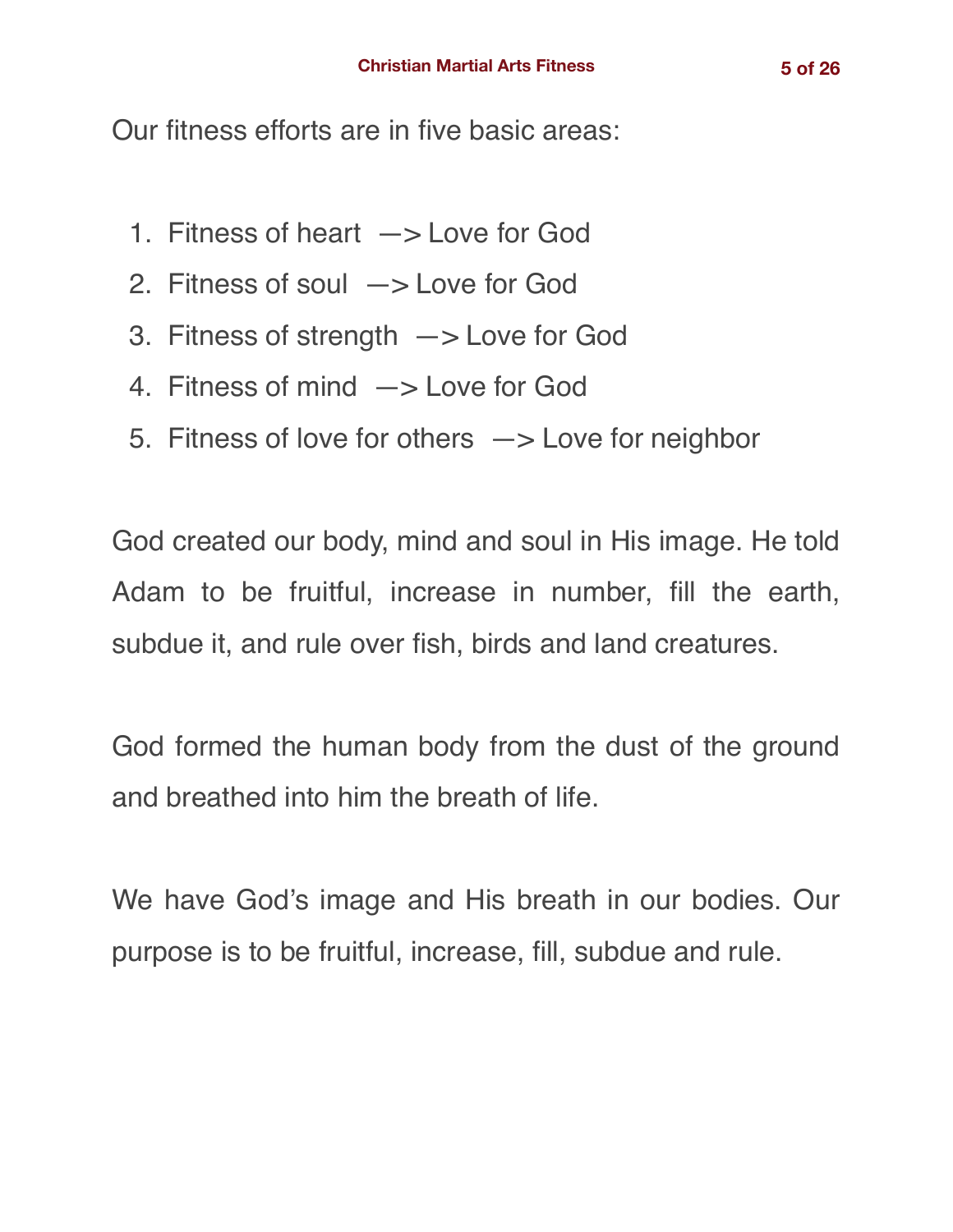Humans are separated from God because of sin. They experience loneliness and fear, pain and death, because of sin. Jealousy, anger and bitterness led to the first crime of murder. (Genesis 4:6-8)

Sin is the cause of pain, illness, suffering and death. Disobedience to God's wisdom leads to poor health, dulled minds, weak bodies and troubled souls. It also leads to selfishness. Sin does not lead us to love God and others. It is God's special work in our lives that guides us to follow Rule #1 and Rule #2.

God does not want sin to reign in our mortal bodies. He wants us to offer the parts of our body as instruments of righteousness. "For sin shall not have dominion over you, for you are not under law but under grace." (Romans 6:14) God wants us to present our bodies "a living sacrifice, holy, acceptable to God, *which is* your reasonable service." (Romans 12:1)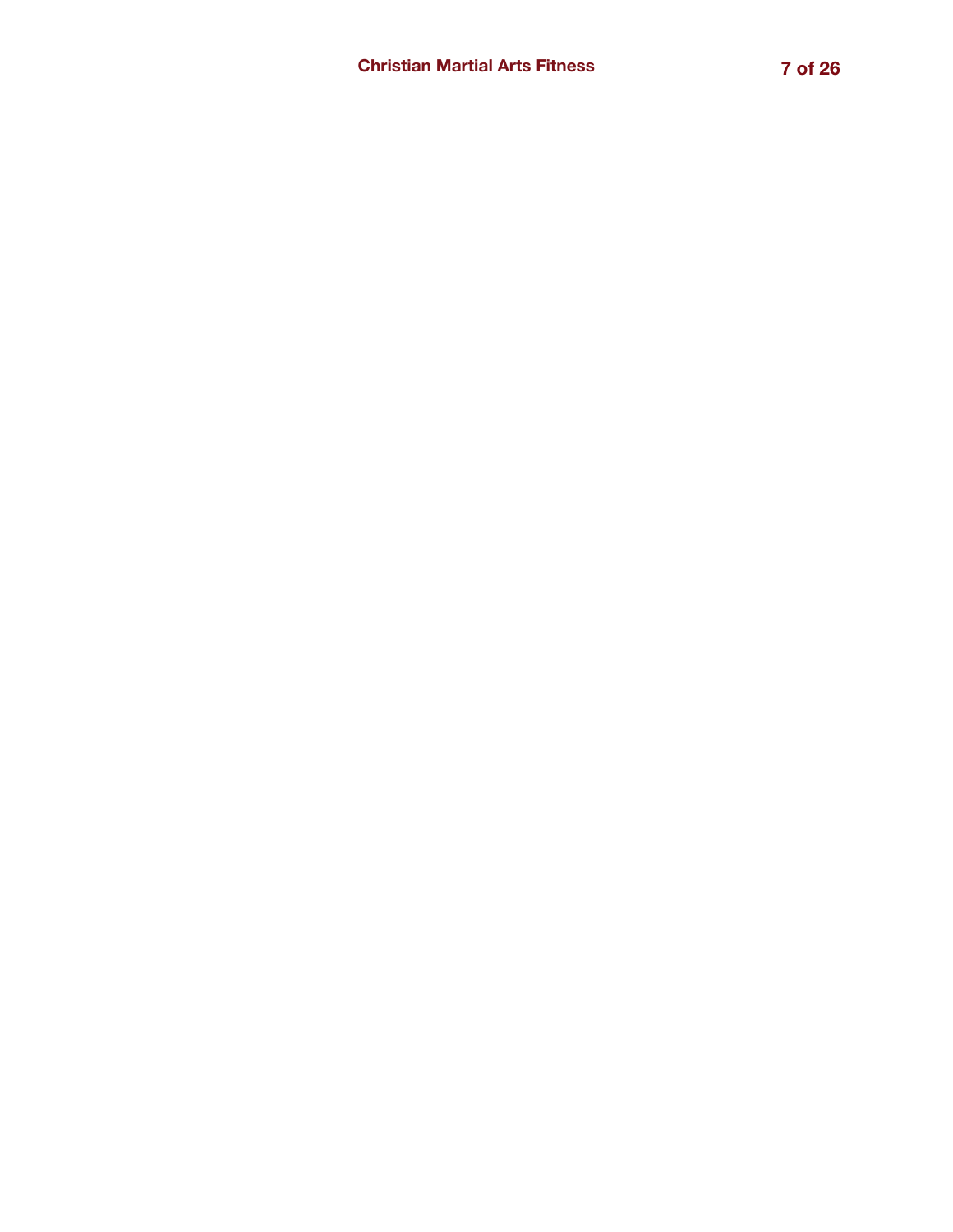# The Battleground

The battleground for the human body is the human mind.

*"For those who live according to the flesh set their minds on the things of the flesh, but those who live according to the Spirit, the things of the Spirit. For to be carnally minded is death, but to be s p i r i t u a l l y m i n d e d i s l i f e a n d peace. Because the carnal mind is enmity against God; for it is not subject to the law of God, nor indeed can be. So then, those who are in the flesh cannot please God." Romans 8:5-8*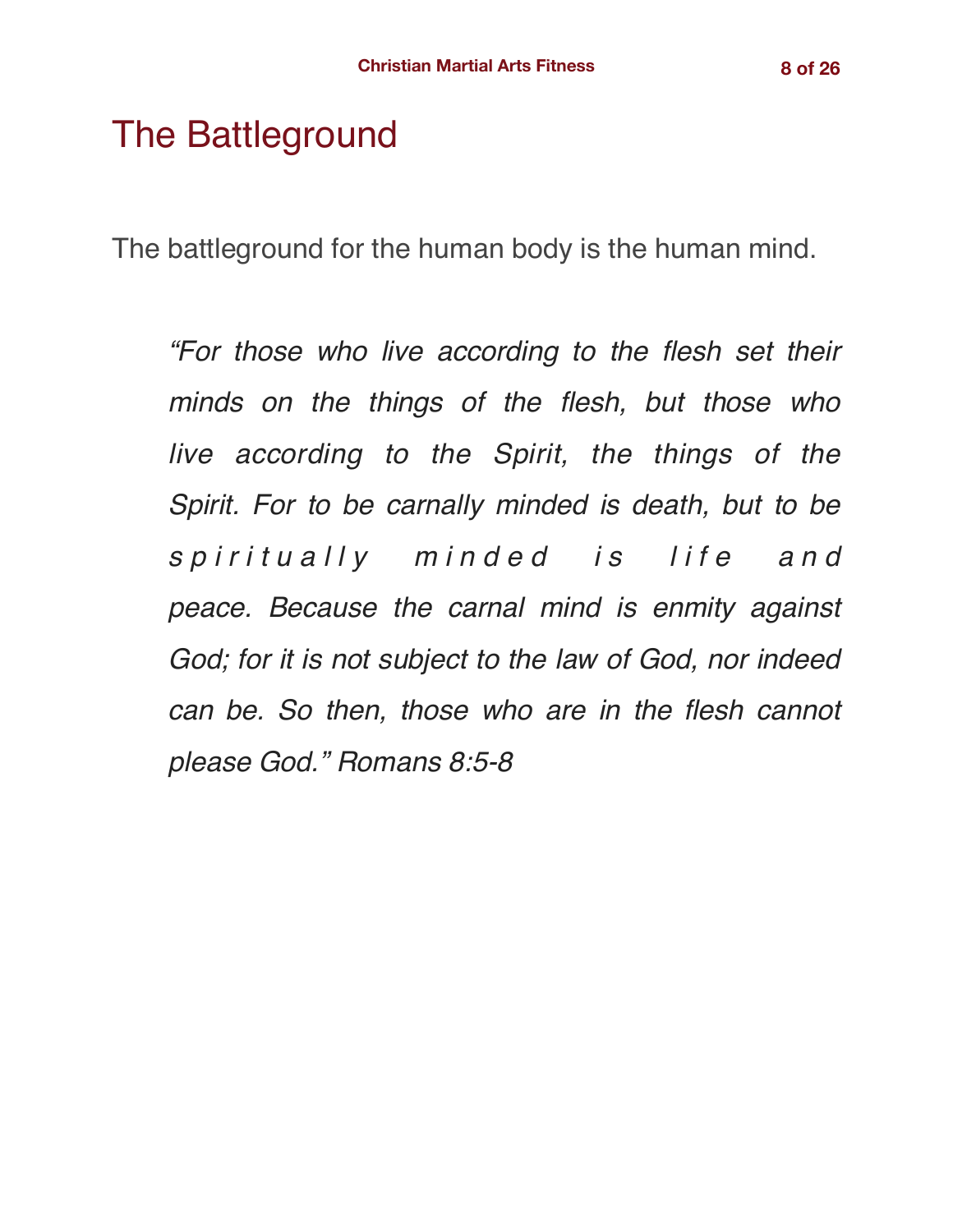The act of sacrificial worship comes through a mind set on what the Spirit desires.

*"And do not be conformed to this world, but be transformed by the renewing of your mind, that you may prove what is that good and acceptable and perfect will of God." Romans 12:2*

Our bodies are meant for the Lord. Our bodies are members of Christ Himself. We must be careful to care for our body because it is the temple of the Holy Spirit. We belong to God. We were bought with a high price.

*"… therefore glorify God in your body and in your spirit, which are God's." 1 Corinthians 6:20b*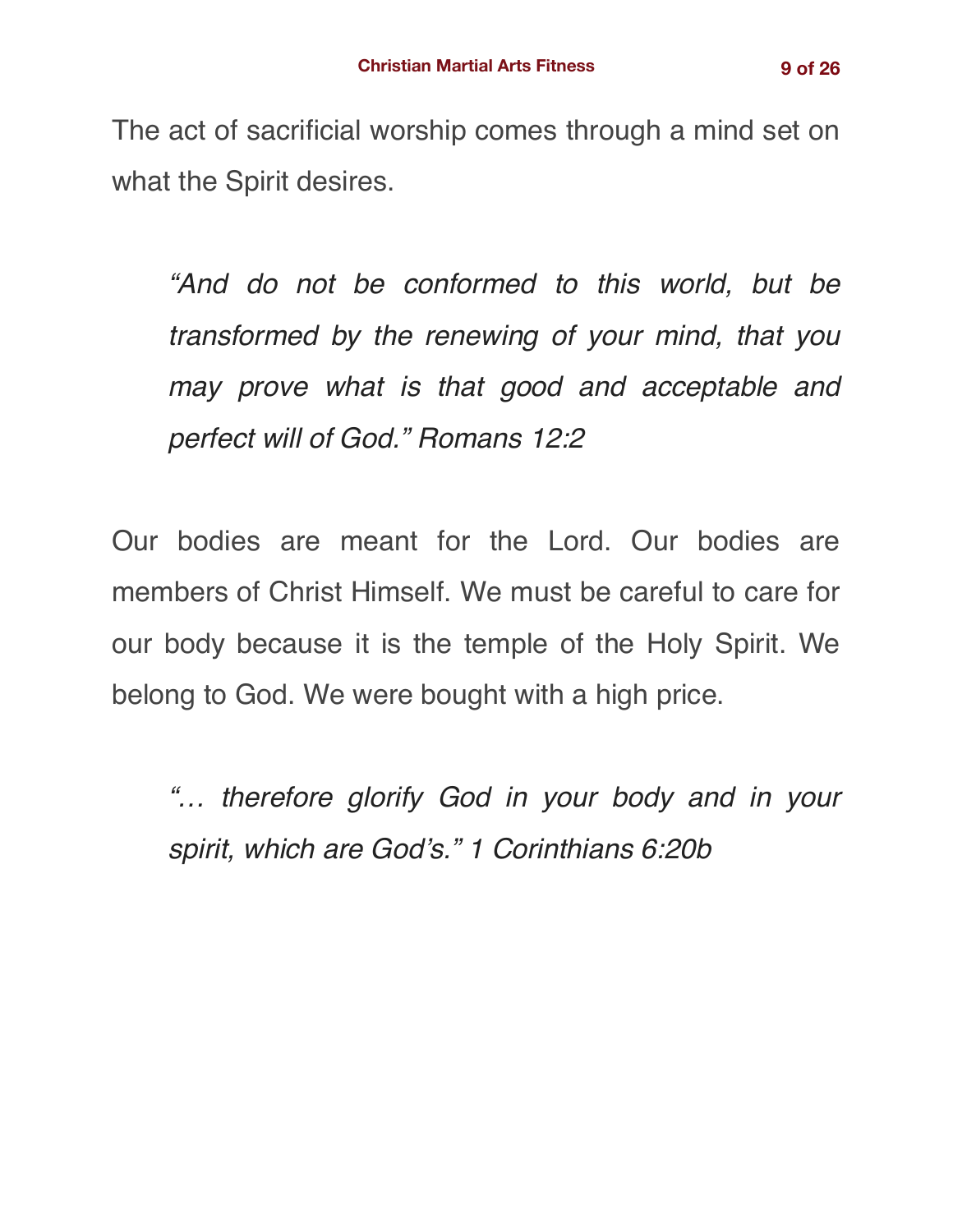God wants us to have healthy bodies. His wisdom will prolong our life many years. It will bring health to our body and nourishment to our bones. Something as simple as a cheerful look brings joy to the heart, and good news gives health to the bones.

*"My son, do not forget my law, But let your heart keep my commands; For length of days and long life And peace they will add to you." Proverbs 3:1-2*

*"Do not be wise in your own eyes; Fear the Lord and depart from evil. It will be health to your flesh, And strength to your bones." Proverbs 3:7-8*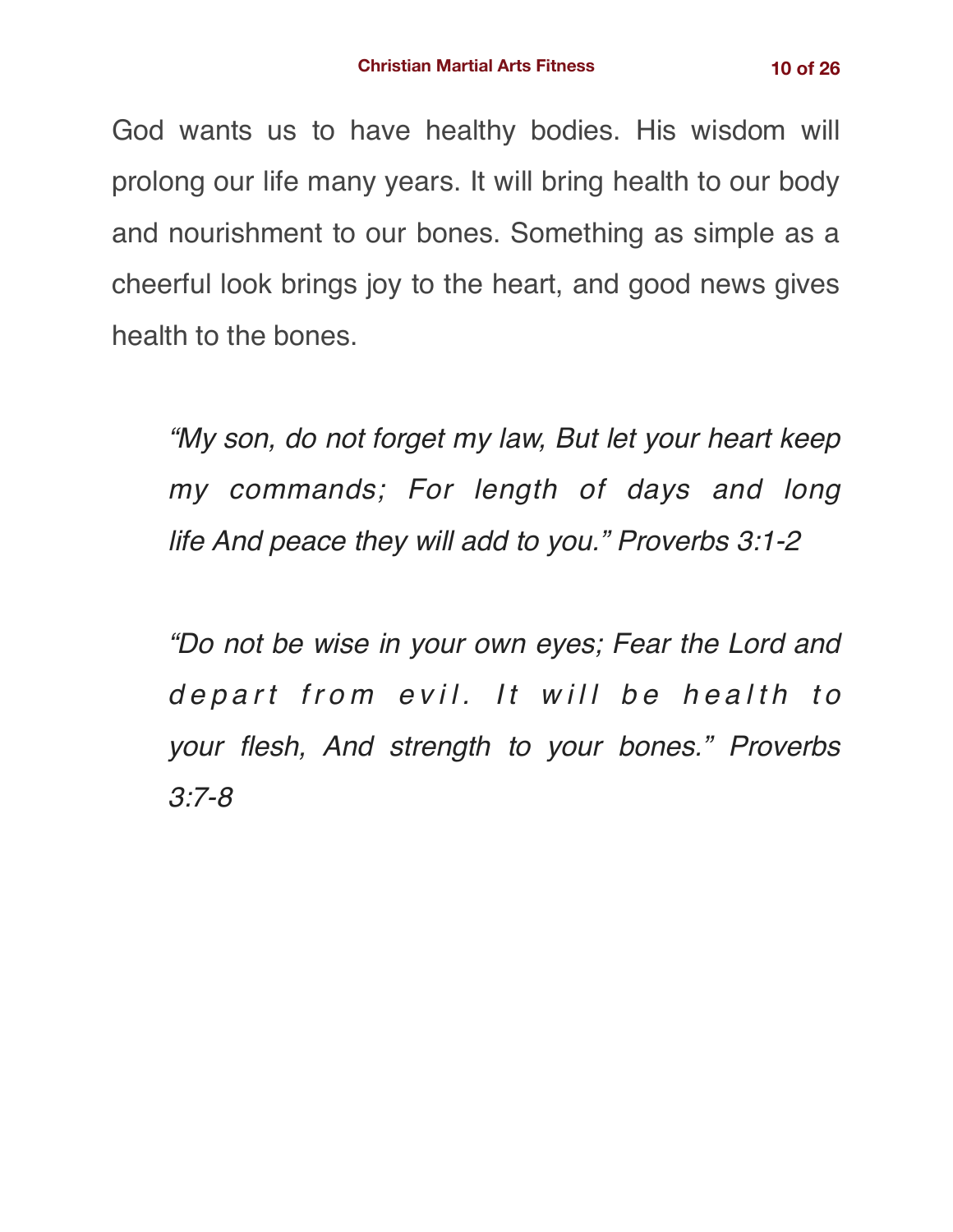*"My son, give attention to my words; Incline your ear to my sayings. Do not let them depart from your eyes; Keep them in the midst of your heart; For they are life to those who find them, And health to all their flesh." Proverbs 4:20-22*

*"The light of the eyes rejoices the heart, And a good report makes the bones healthy." Proverbs 15:30*

Jesus demonstrated the importance of good health and His power over the human body by healing thousands of people during His earthly ministry. Jesus sent His Spirit into believers and the Spirit of God gave the gift of healing to apostles and gifted members of the Body of Christ. A healthy body glorifies Christ and is able to be strong under the demands of service for God.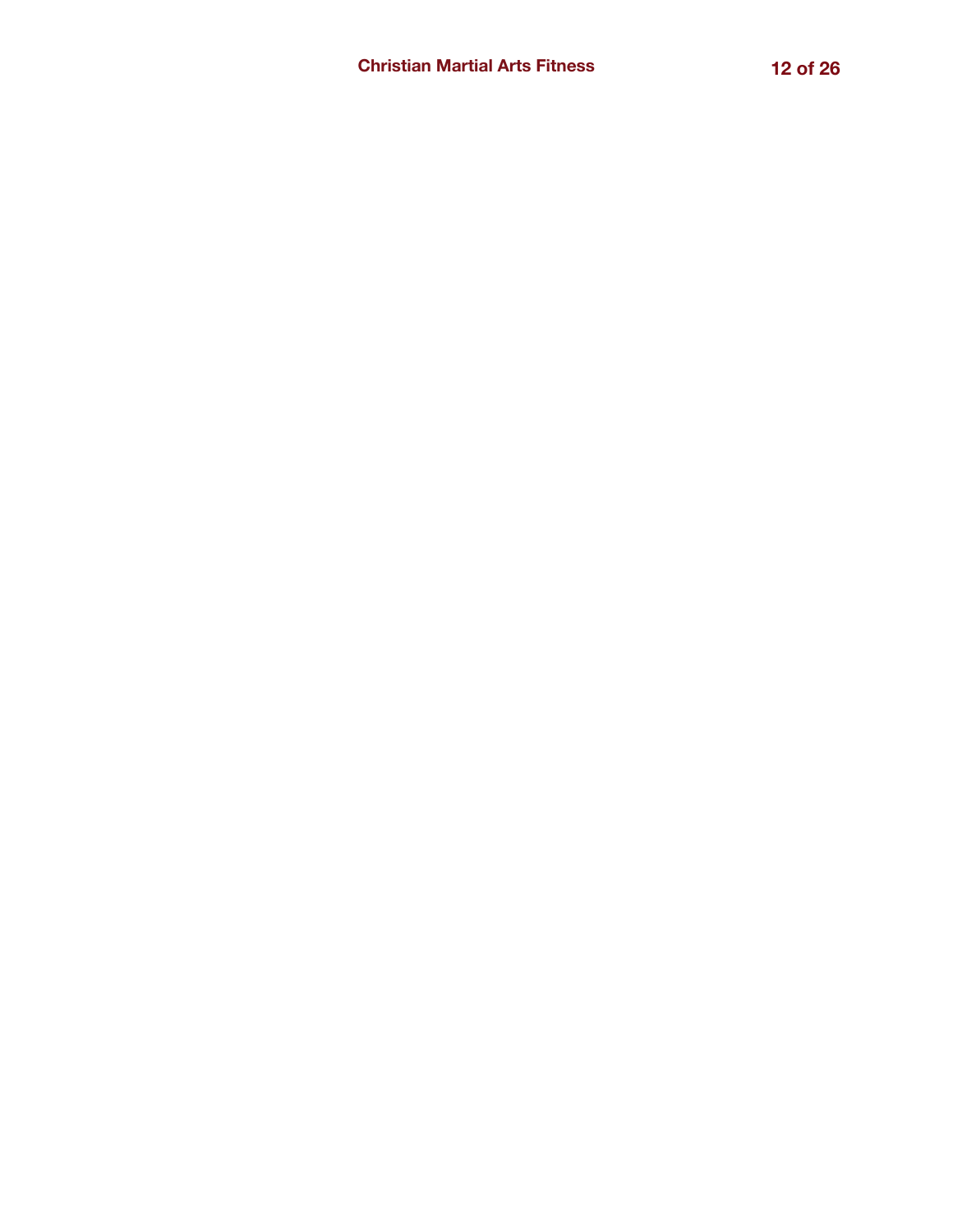# Insights to a Healthy Body and Mind

God gave many spiritual gifts to the Church –

*"There are diversities of gifts, but the same Spirit. There are differences of ministries, but the same Lord. And there are diversities of activities, but it is the same God who works all in all. But the manifestation of the Spirit is given to each one for the profit of all: for to one is given the word of wisdom through the Spirit, to another the word of knowledge through the same Spirit, to another faith by the same Spirit, to another gifts of healings by the same Spirit, to another the working of miracles, to another prophecy, to another discerning of spirits, to another different kinds of tongues, to another the interpretation of tongues. But one and the same Spirit works all these things, distributing to each one individually as He wills." 1 Corinthians 12:4-11*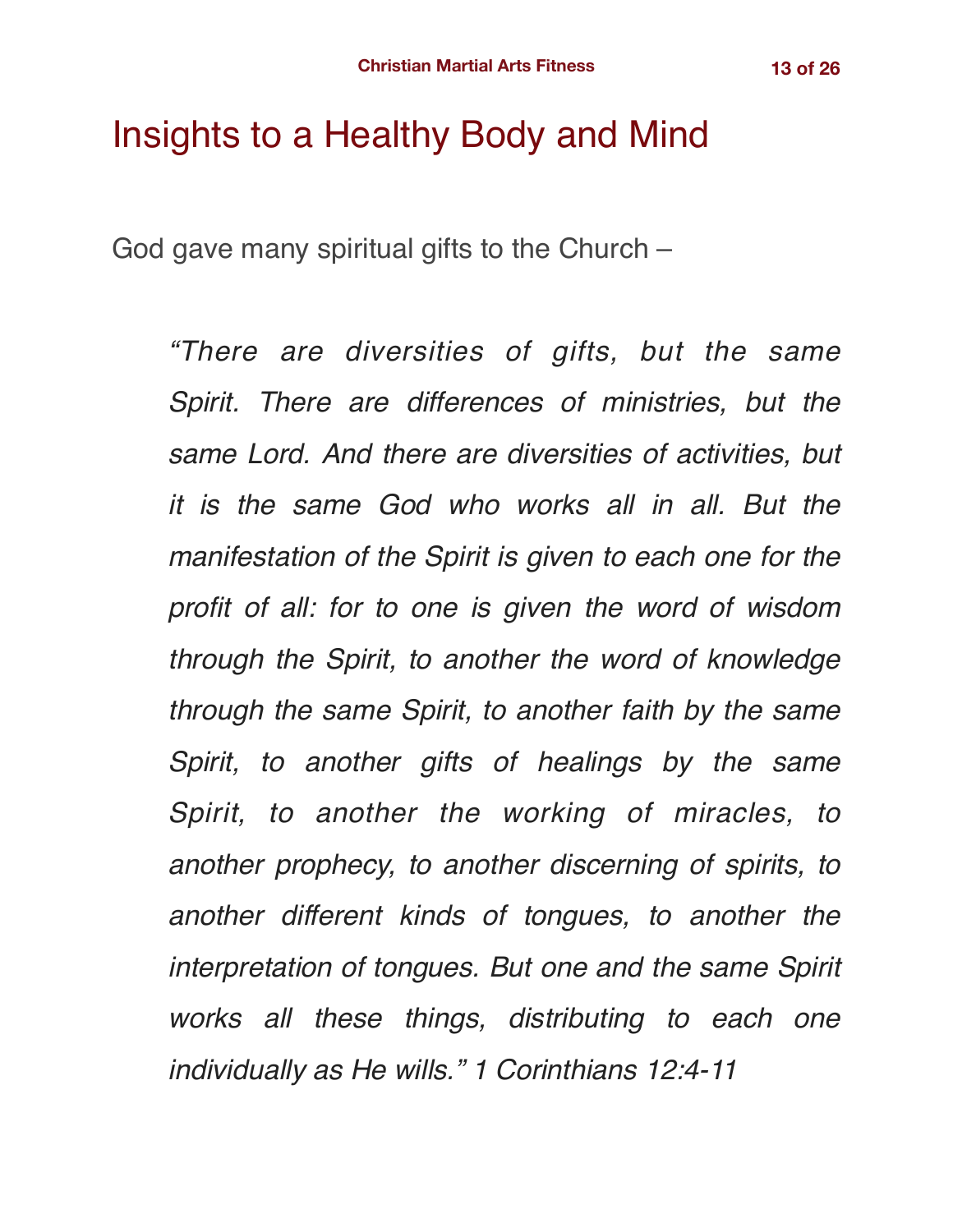*"For as we have many members in one body, but all the members do not have the same function, so we, being many, are one body in Christ, and individually members of one another. Having then gifts differing according to the grace that is given to us, let us use them: if prophecy, let us prophesy in proportion to our faith; or ministry, let us use it in our ministering; he who teaches, in teaching; he who exhorts, in exhortation; he who gives, with liberality; he who leads, with diligence; he who shows mercy, with cheerfulness." Romans 12:4-8*

Jesus Christ also gave the Church gifted people to help them become mature followers –

*"And He Himself gave some to be apostles, some prophets, some evangelists, and some pastors and teachers, for the equipping of the saints for the work of ministry, for the edifying of the body of Christ, till we*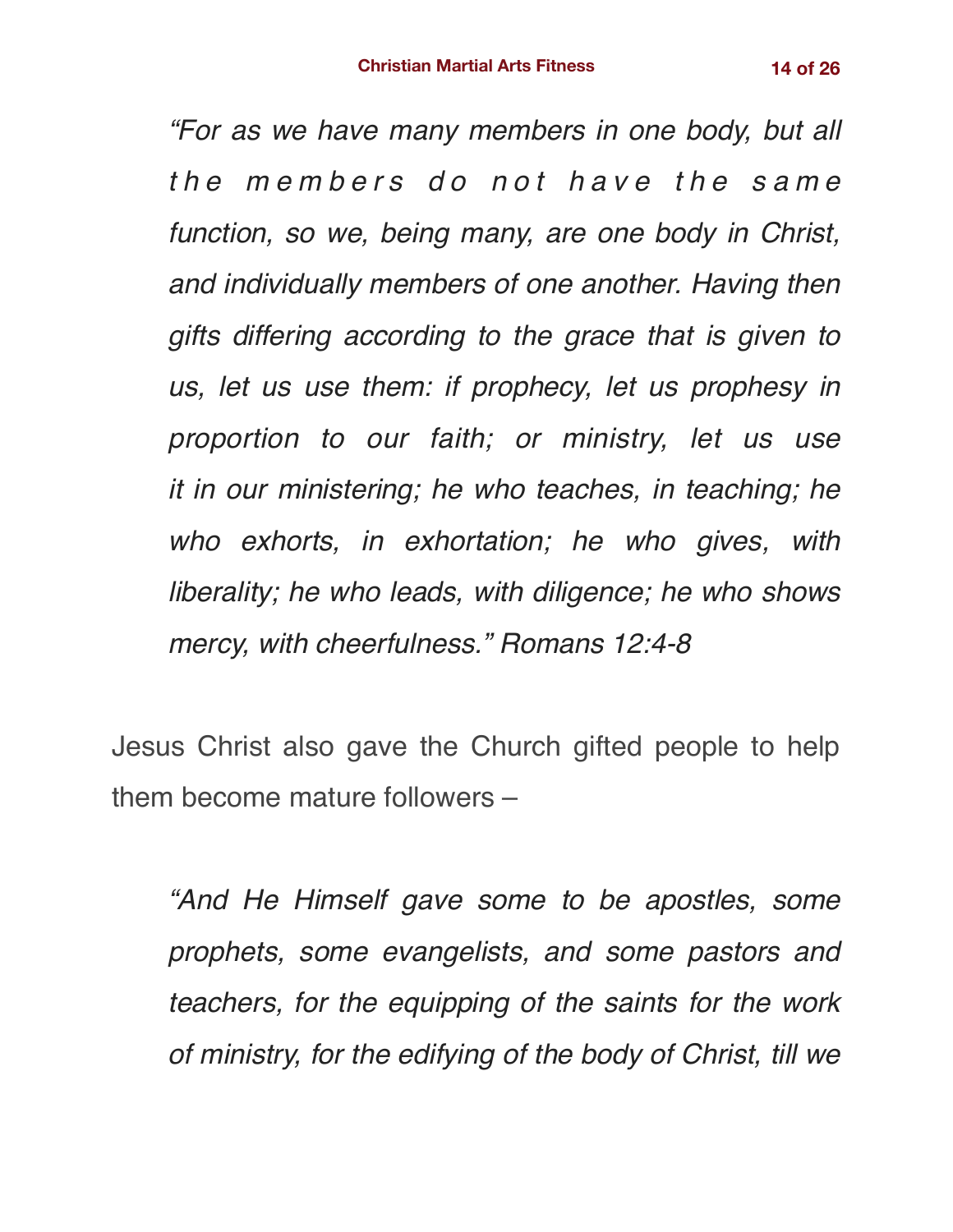*all come to the unity of the faith and of the knowledge of the Son of God, to a perfect man, to the measure of the stature of the fullness of Christ; that we should no longer be children, tossed to and fro and carried about with every wind of doctrine, by the trickery of men, in the cunning craftiness of deceitful plotting, but, speaking the truth in love, may grow up in all things into Him who is the head—Christ— from whom the whole body, joined and knit together by what every joint supplies, according to the effective working by which every part does its share, causes growth of the body for the edifying of itself in love." Ephesians 4:11-16*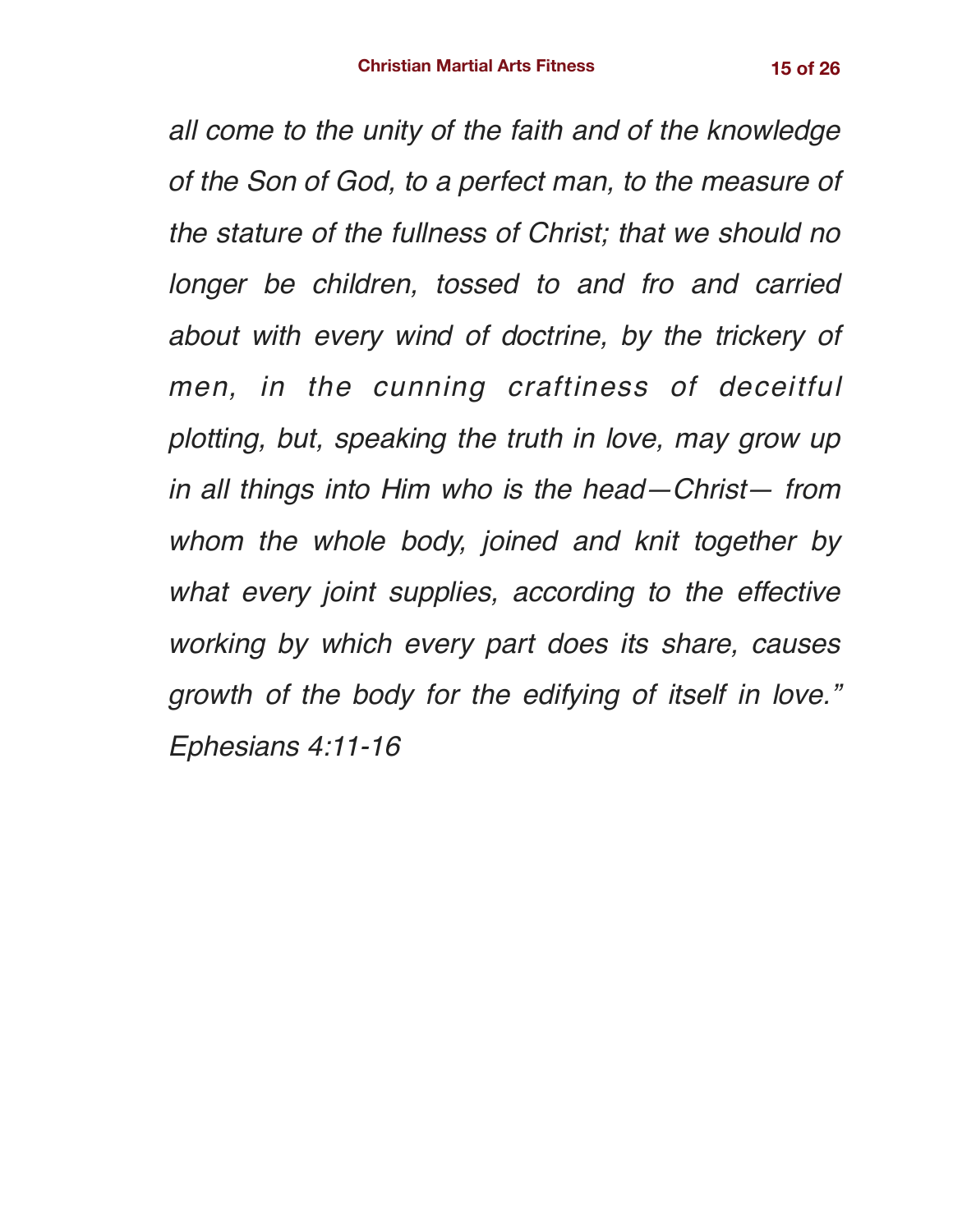Every believer does not have every spiritual gift. We need each other –

*"For in fact the body is not one member but many. If the foot should say, 'Because I am not a hand, I am not of the body,' is it therefore not of the body? And if the ear should say, 'Because I am not an eye, I am not of the body," is it therefore not of the body? If the whole body were an eye, where would be the hearing? If the whole were hearing, where would be the smelling? But now God has set the members, each one of them, in the body just as He pleased. And if they were all one member, where would the body be? But now indeed there are many members, yet one body. And the eye cannot say to the hand, 'I have no need of you'; nor again the head to the feet, 'I have no need of you.' No, much rather, those members of the body which seem to be weaker are necessary. And those members of the*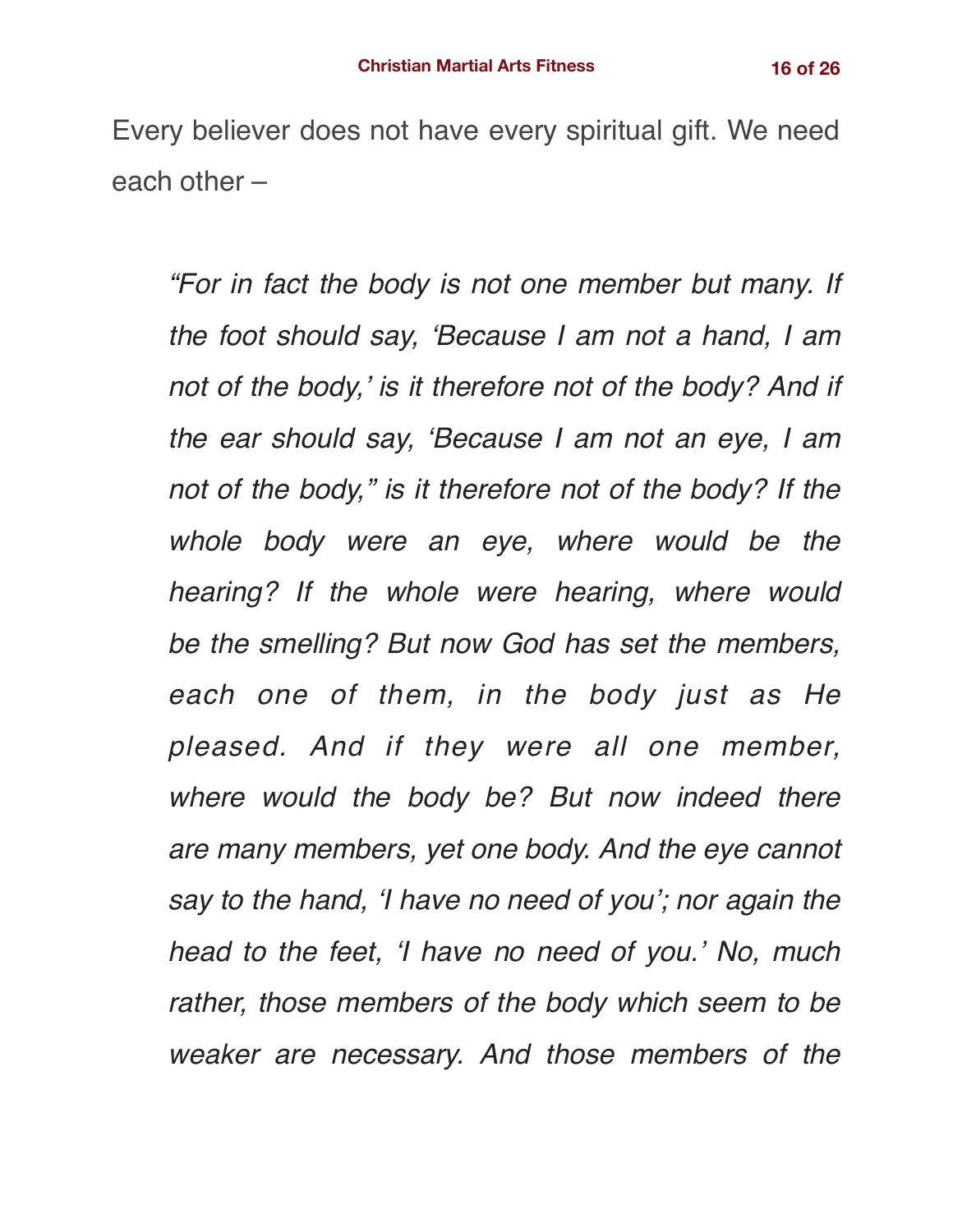*body which we think to be less honorable, on these we bestow greater honor; and our unpresentable parts have greater modesty, but our presentable parts have no need. But God composed the body, having given greater honor to that part which lacks it, that there should be no schism in the body, but that the members should have the same care for one another. And if one member suffers, all the members suffer with it; or if one member is honored, all the members rejoice with it. Now you are the body of Christ, and members individually." 1 Corinthians 12:14-27*

Every spiritual gift should be exercised in love. That's important in the ministry of Christian fitness and health. God has given us what we need to be healthy (e.g. sleep, water, healthy food, prayer). Prayer is an important aspect of Christians having good health –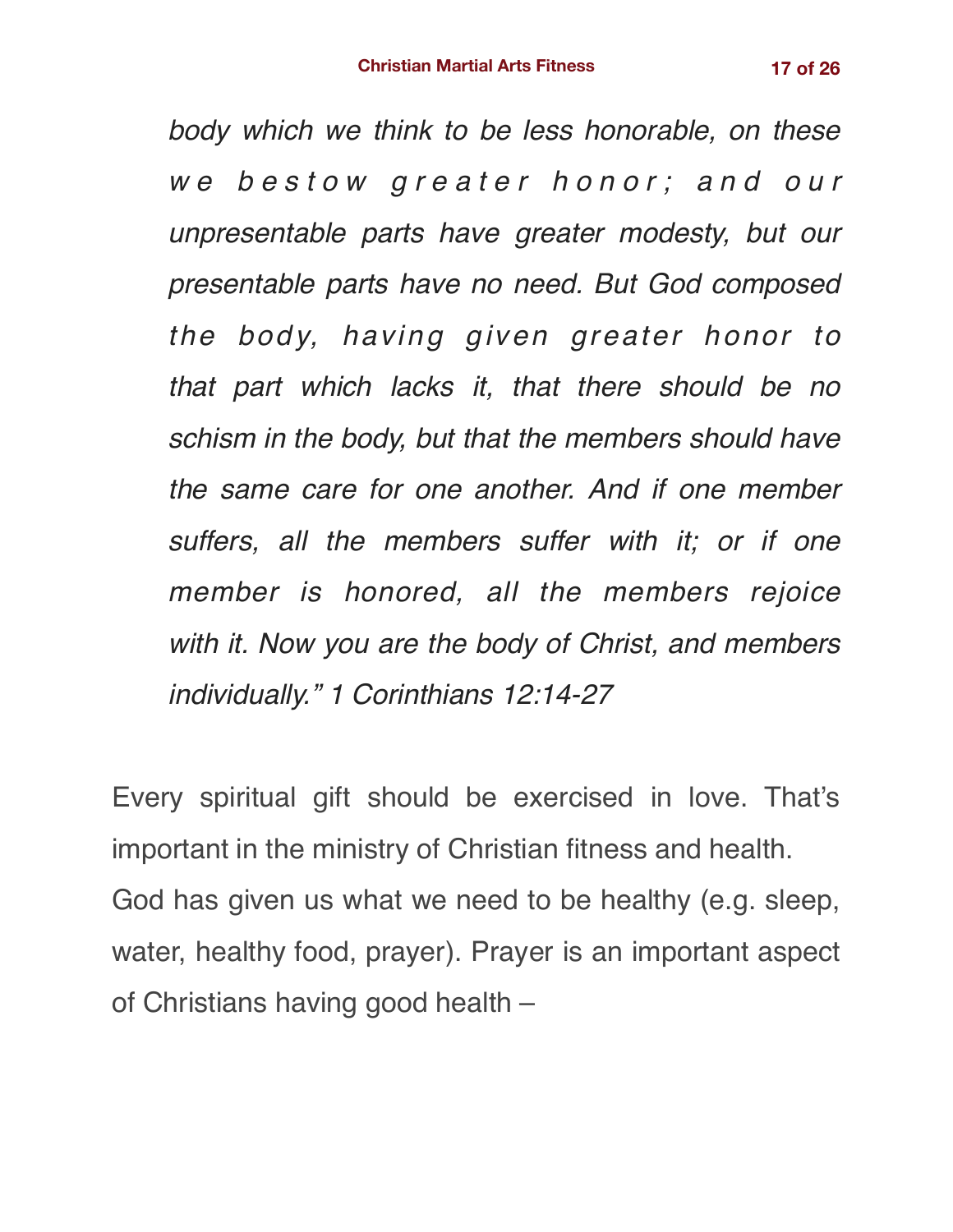*"Yet I considered it necessary to send to you Epaphroditus, my brother, fellow worker, and fellow soldier, but your messenger and the one who ministered to my need; since he was longing for you all, and was distressed because you had heard that he was sick. For indeed he was sick almost unto death; but God had mercy on him, and not only on him but on me also, lest I should have sorrow upon sorrow. Therefore I sent him the more eagerly, that when you see him again you may rejoice, and I may be less sorrowful. Receive him therefore in the Lord with all gladness, and hold such men in esteem; because for the work of Christ he came close to death, not regarding his life, to supply what was lacking in your service toward me." Philippians 2:25-30*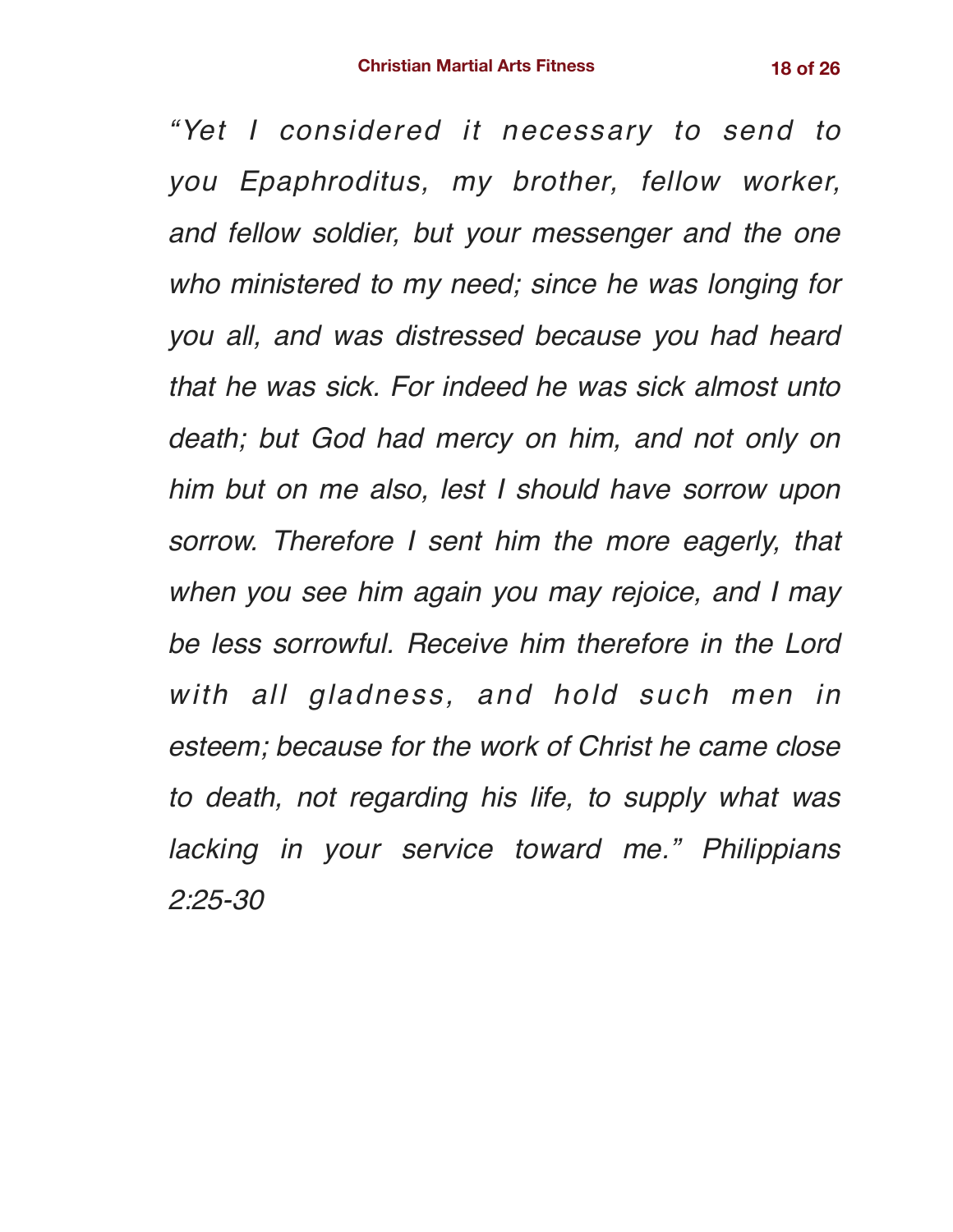*"Is anyone among you sick? Let him call for the elders of the church, and let them pray over him, anointing him with oil in the name of the Lord." James 5:14*

Individual prayers and the prayers of church leaders have a special place in God's plan. He wants us to trust Him for everything in our life.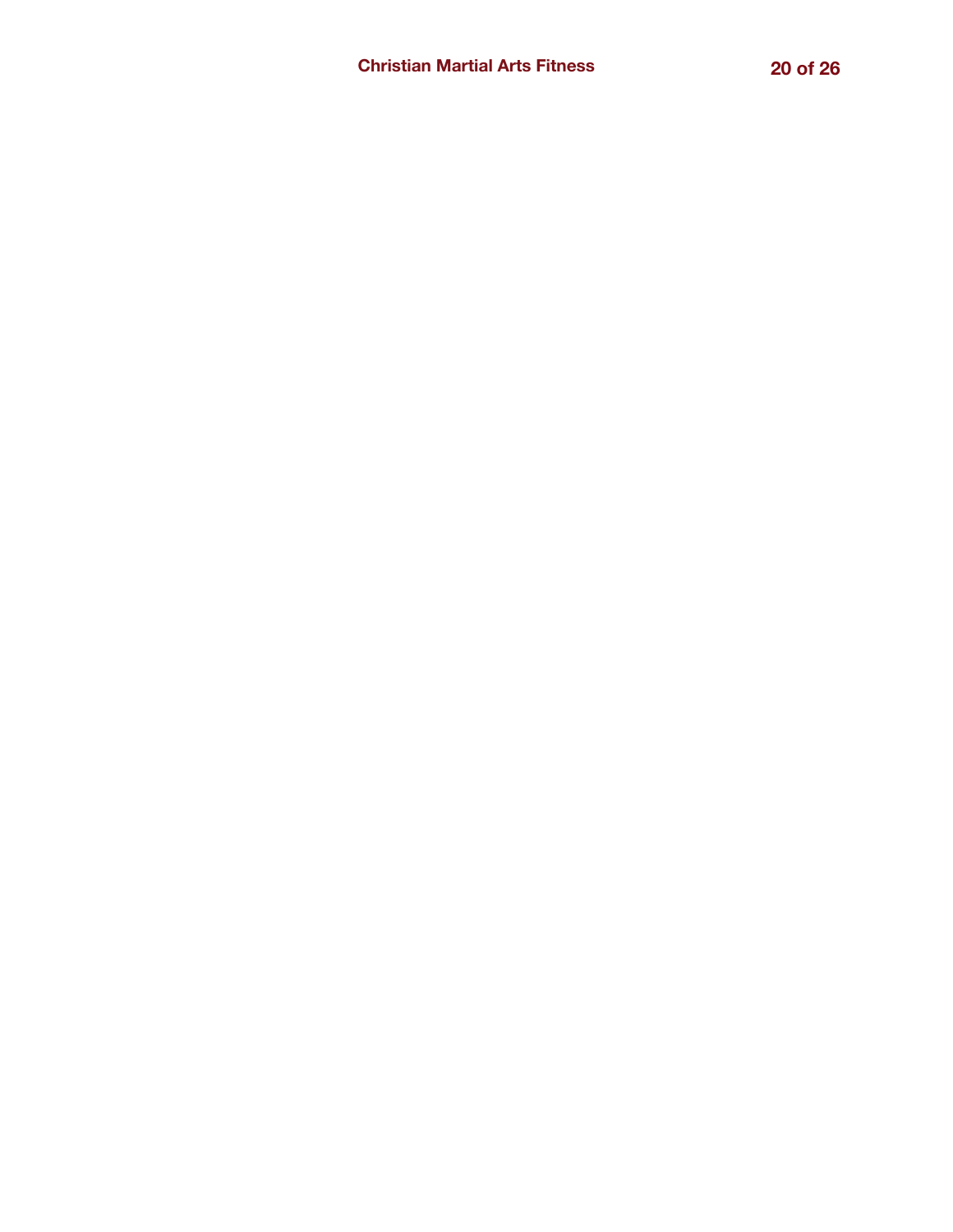# Physical Fitness

A healthy body begins with healthy cells – trillions of cells that make up bone, muscle, organs, and blood. Proper inhalation, hydration, nutrition and exertion promote health in the body.

A healthy person should be physically fit. That's the ability to perform daily tasks rigorously and alertly with energy left over for enjoying leisure-time activities and meeting emergency demands. It is the ability to endure, bear up, withstand stress, and carry on in circumstances where an unfit person could not continue. Physical fitness is a major basis for good health and well-being.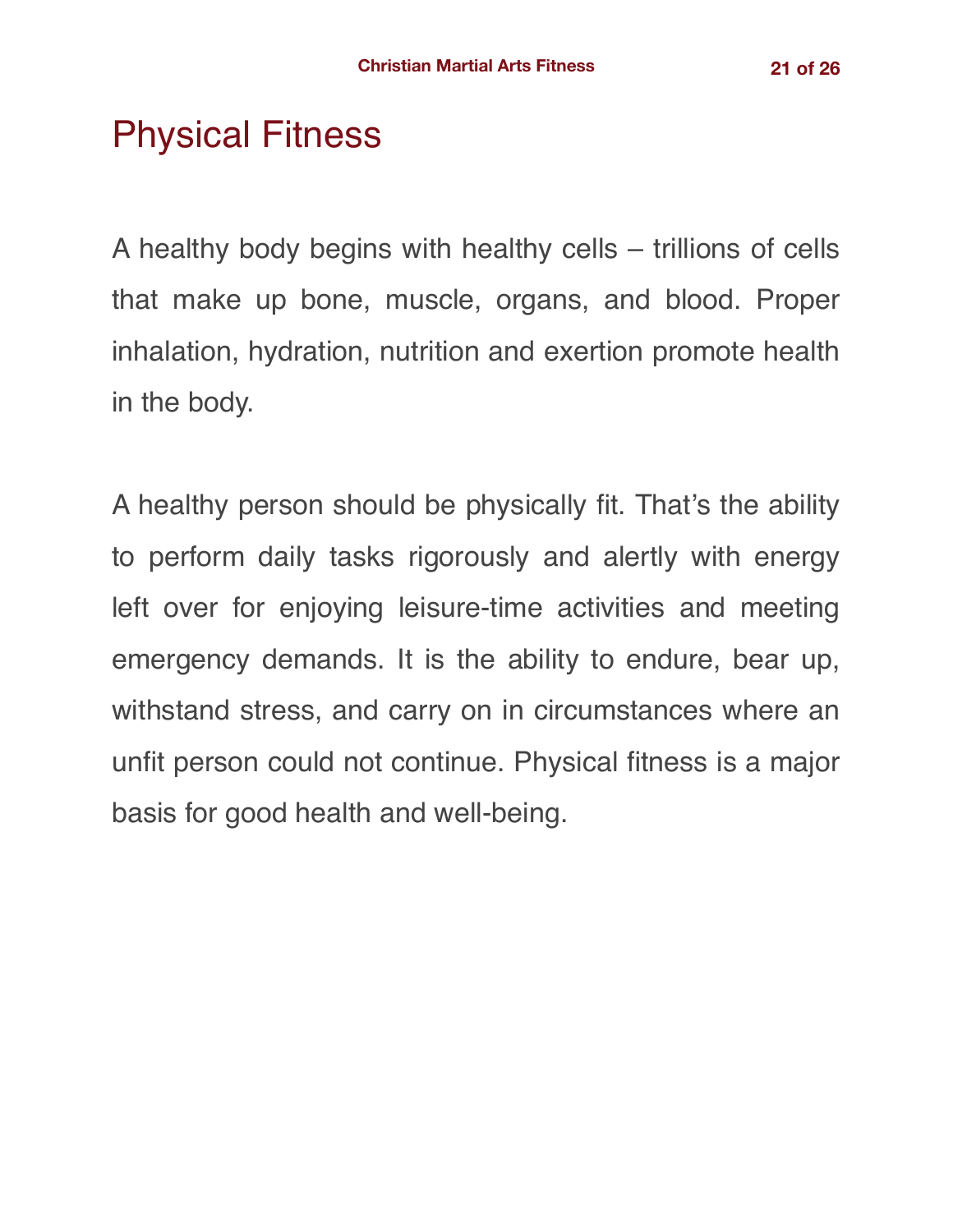#### **Physical fitness components**

- 1. Cardio-respiratory endurance
- 2. Muscular strength
- 3. Muscular endurance
- 4. Flexibility
- 5. Body composition

# **Physical fitness exercise principles**

- 1. Overload
- 2. Specificity
- 3. Progression
- 4. Regression
- 5. Plateau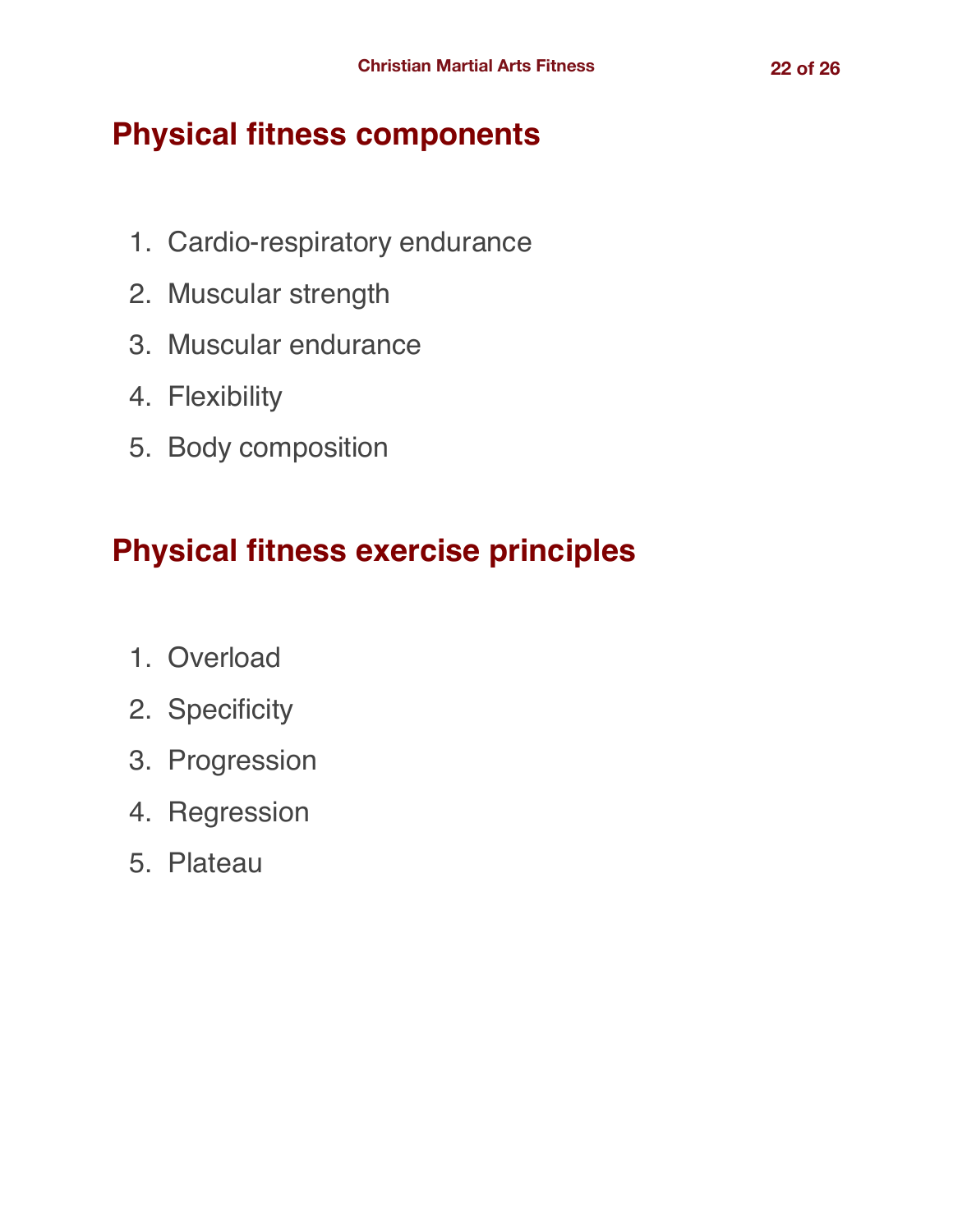## **Physical fitness training elements**

- 1. Frequency of exercise
- 2. Intensity of exercise
- 3. Duration of exercise
- 4. Mode of exercise

Martial arts training includes all four elements.

Heart rate monitoring is important to develop the proper intensity of the training program. The Borg scale works well for general training programs. A good training program should include warm-ups, aerobics, cool-down, muscle strength and flexibility exercises.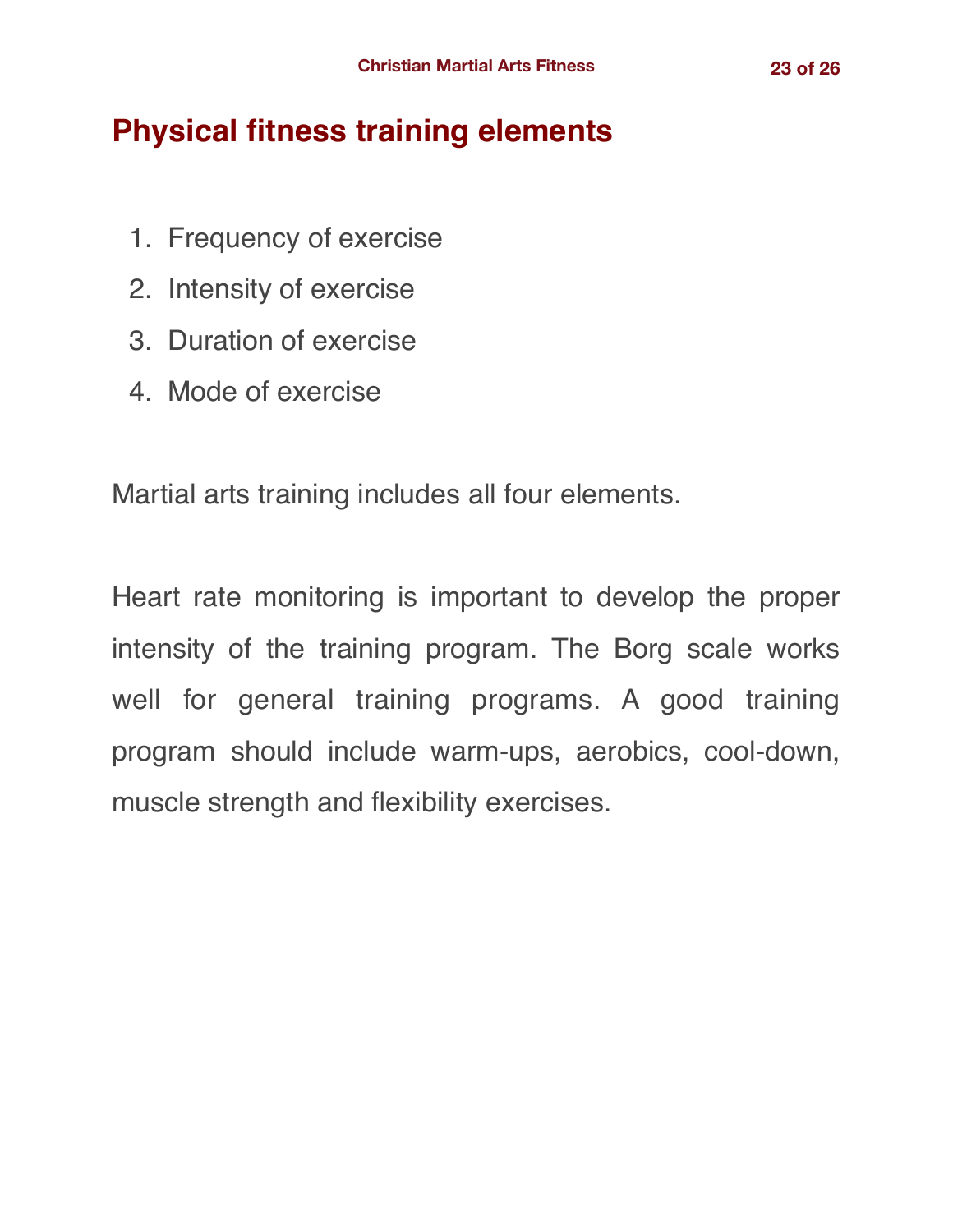Developing a good Christian fitness program includes a healthy lifestyle where trainees include activities and habits that enhance total fitness –

- 1. Exercise regularly
- 2. Maintain a healthy diet
- 3. Get adequate sleep
- 4. Relax and cope with stresses
- 5. Don't use alcohol, tobacco or non-essential drugs
- 6. Practice safety habits

## **Significant risk factors for disease**

- 1. Cigarette smoking
- 2. Hypertension
- 3. Sedentary lifestyle
- 4. Abnormal blood cholesterol levels
- 5. Obesity
- 6. Diabetes mellitus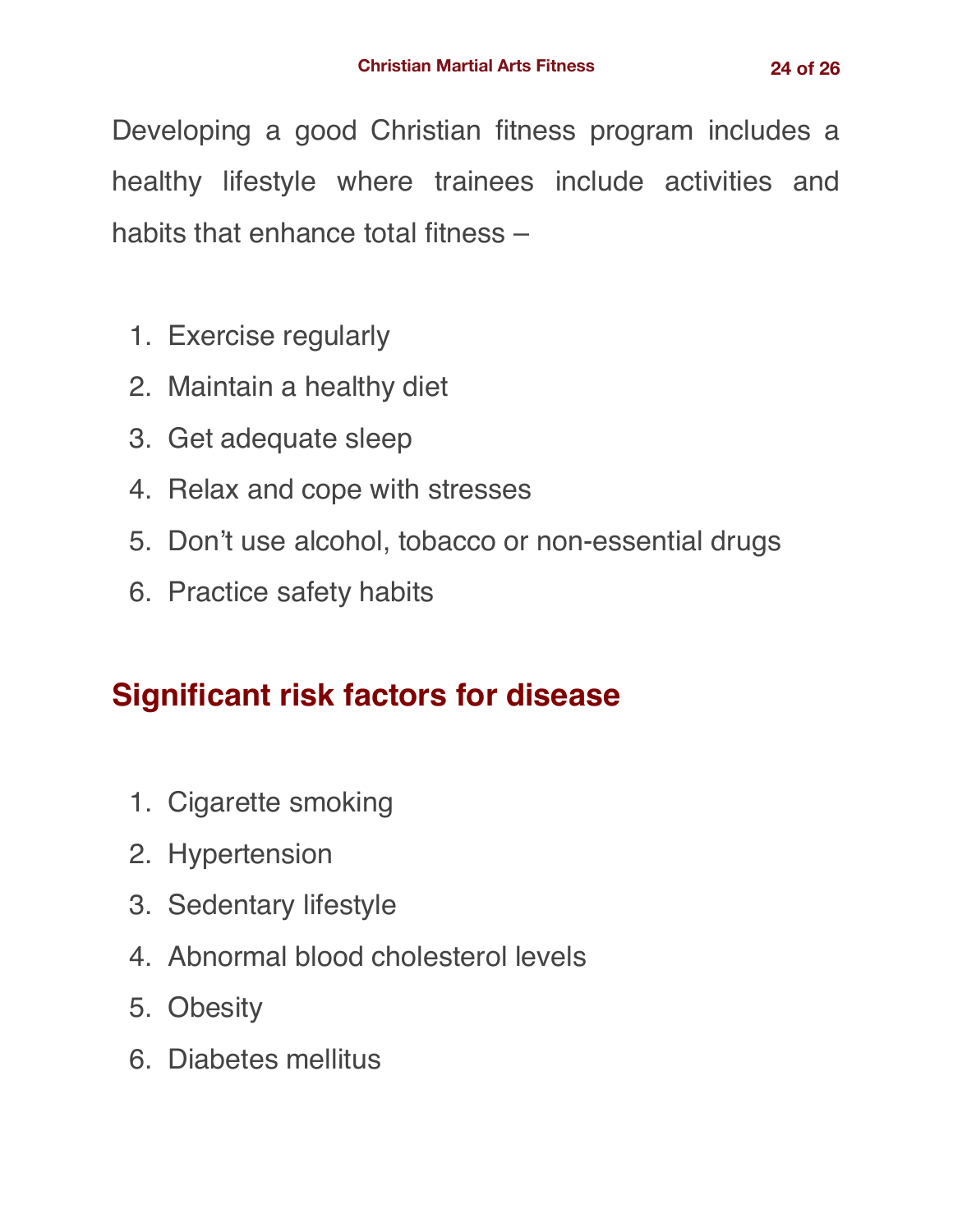7. Negative stress

#### **Benefits of exercise**

- 1. Increase of heart efficiency
- 2. Improved lung capacity
- 3. Aids circulation of oxygen and nutrients
- 4. Lowers blood pressure
- 5. Increases HDL, insulin sensitivity, and glucose tolerance
- 6. Aids reduction of body fat
- 7. Aids building of muscle mass
- 8. Slows age-related declines in basal metabolism (minimum energy)
- 9. Reduces loss of muscle mass
- 10.Improves muscle strength and endurance
- 11.Improves muscle flexibility
- 12.Increases range of motion in joints
- 13.Increases bone density